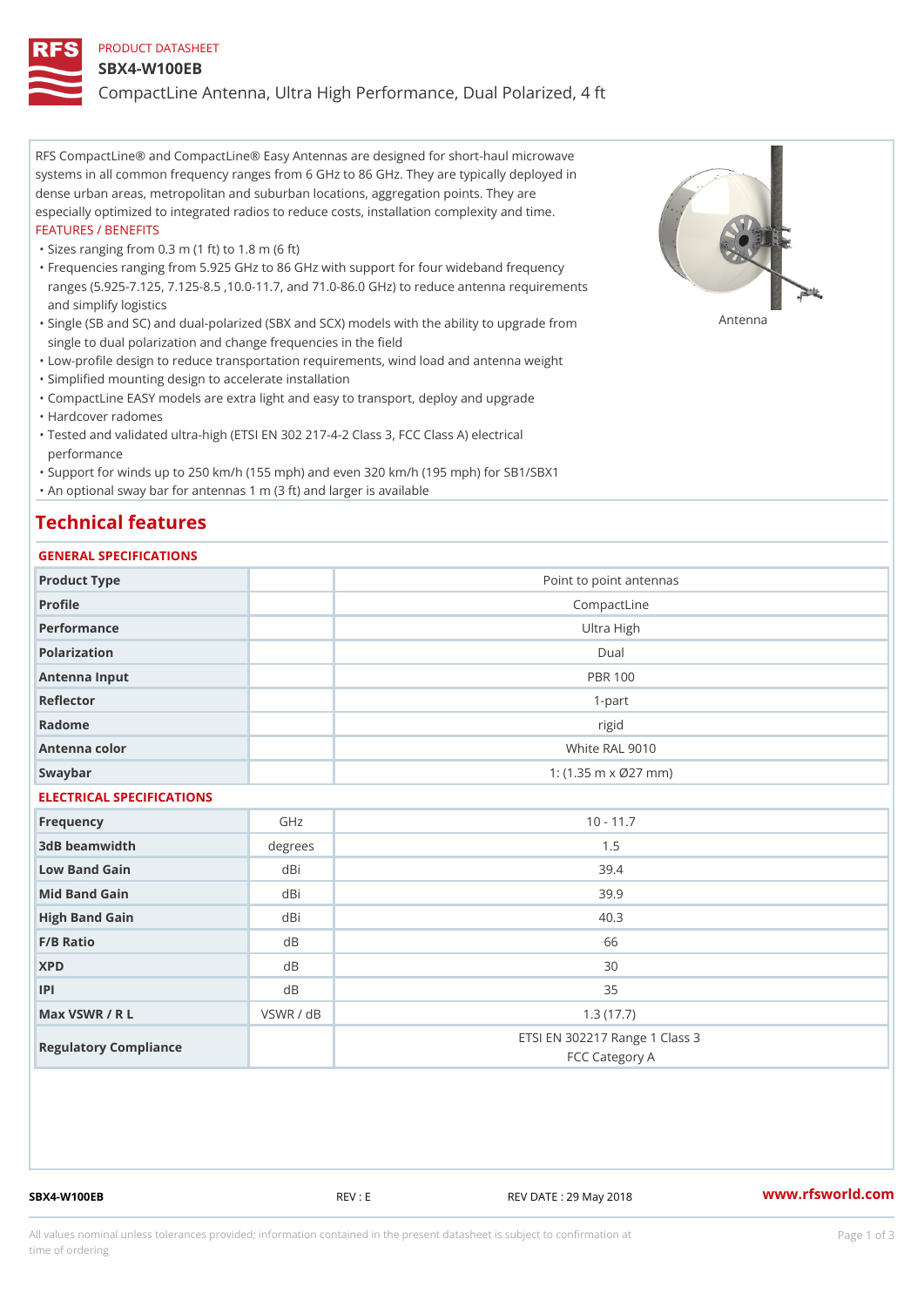## PRODUCT DATASHEET

### SBX4-W100EB

CompactLine Antenna, Ultra High Performance, Dual Polarized, 4 ft

| MECHANICAL SPECIFICATIONS                                      |              |                                                   |  |
|----------------------------------------------------------------|--------------|---------------------------------------------------|--|
| Diameter                                                       | ft $(m)$     | 4(1.2)                                            |  |
| Elevation Adjustment                                           | degrees      | ± 15                                              |  |
| Azimuth Adjustment                                             | degrees      | ± 15                                              |  |
| Polarization Adjustment                                        | degrees      | Dual                                              |  |
| Mounting Pipe Diameter<br>minimum                              | $mm$ (in)    | 114(4.5)                                          |  |
| Mounting Pipe Diameter<br>maximum                              | $mm$ (in)    | 114(4.5)                                          |  |
| Approximate Weight                                             | kg (lb)      | 30(66)                                            |  |
| Survival Windspeed                                             | $km/h$ (mph) | 200 (125)                                         |  |
| Operational Windspeed                                          | $km/h$ (mph) | 200 (125)                                         |  |
| <b>STRUCTURE</b>                                               |              |                                                   |  |
| Radome Material                                                |              | rigid                                             |  |
| FURTHER ACCESSORIES                                            |              |                                                   |  |
| optional Swaybar                                               |              | 1: SMA-SK-4 (1.35 m x Ø33 mm)                     |  |
| Further Accessories                                            |              | SMA-SKO-UNIVERSAL : Universal sway bar fixation l |  |
| MOUNTOUTLINE                                                   |              |                                                   |  |
| m m<br>$Dimension_A$<br>(in)                                   |              | 1262(49.7)                                        |  |
| m m<br>$Dimension_B$<br>(i n)                                  |              | 608 (23.9)                                        |  |
| m m<br>$Dimension_C$<br>(in)                                   |              | 270 (10.6)                                        |  |
| $Dim_D - D -$<br>m m<br>$114$ m m $(4.5$ _ ir $)$ $R$ ii p $e$ |              | 358 (14.1)                                        |  |
| m m<br>$Dimension$ = E<br>(in)                                 |              | 59(2.3)                                           |  |
| m m<br>$Dimension_F$<br>(in)                                   |              | 230(9.1)                                          |  |
| m m<br>$Dimenision_G$                                          |              | 186(7.3)                                          |  |

SBX4-W100EB REV : E REV : REV DATE : 29 May 2018 WWW.rfsworld.com

All values nominal unless tolerances provided; information contained in the present datasheet is subject to Pcapgelio an atio time of ordering